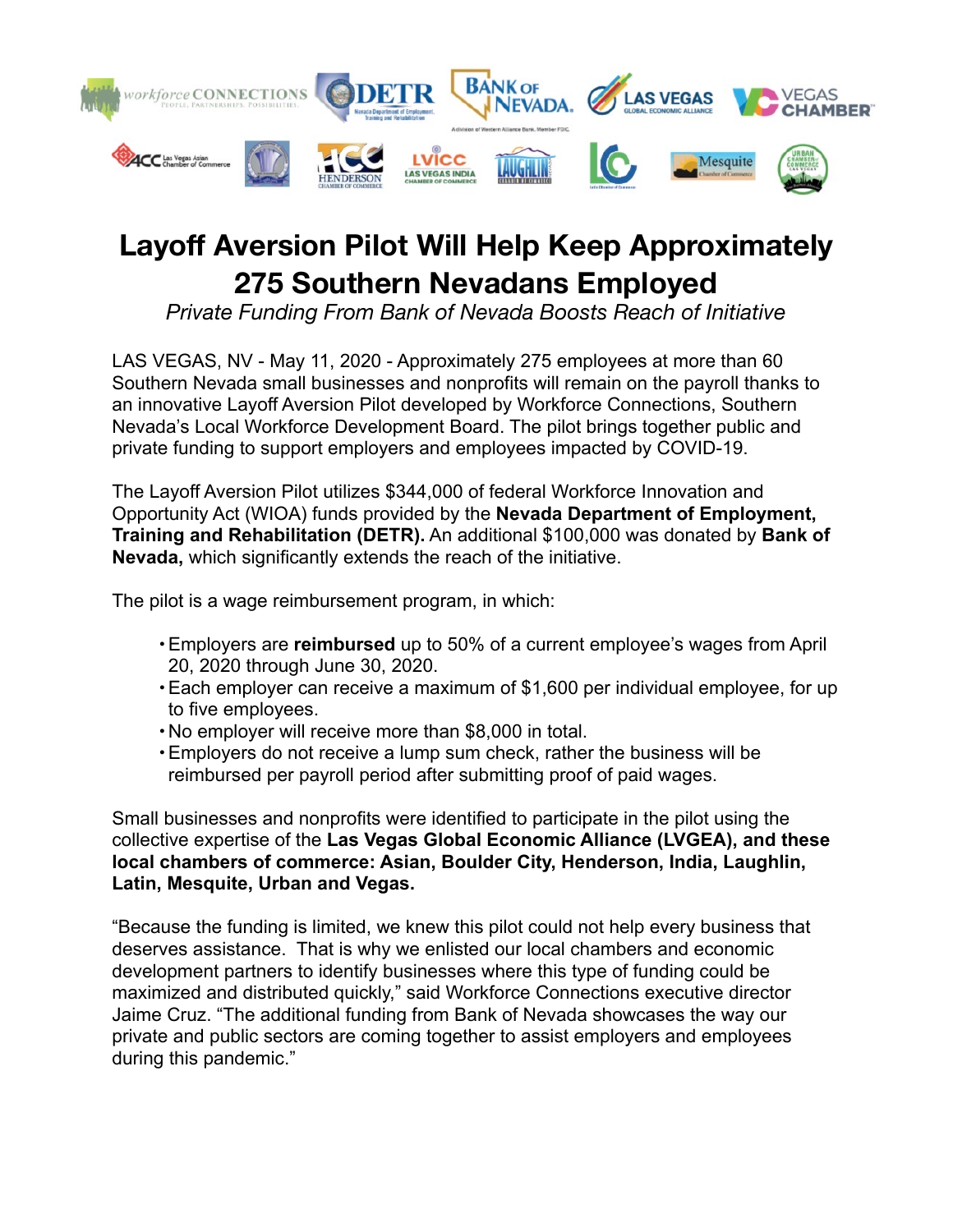"We are proud to work with our partners throughout the community to find innovative ways to help small businesses avoid, or delay layoffs," said DETR Director Heather Korbulic. "Keeping Nevadans on the payroll is one of DETR's primary goals. We are pleased to be a part of this collaborative effort."

"Small businesses have taken a direct hit as a result of the sudden economic changes and many can't continue to pay employees without help," said John Guedry, Division CEO, Bank of Nevada. "We understand the impact these businesses have on our economy and are proud to join with Workforce Connections to provide a \$100,000 donation to the Layoff Aversion Pilot and assist 275 employees at more than 60 Southern Nevada businesses receive a paycheck in these challenging times," said Guedry. "Additionally, Bank of Nevada is available to help those businesses that have not yet sought relief through the Paycheck Protection Program and require assistance with their application," he added.

Each business selected to participate has less than fifty employees, is current on unemployment insurance (UI) taxes, and is in good standing with the Nevada Secretary of State and its local jurisdiction. The participating businesses proportionally represent the jurisdictions Workforce Connections serves.

"The level of partnership in our region we have seen in response to COVID-19 has been unprecedented," said Jonas Peterson, president & CEO of LVGEA. "Together, our organizations know supporting our businesses and residents is crucial to taking steps toward recovery. There are many great federal and state initiatives to help, but we know every program makes a difference. The Layoff Aversion Pilot is another great way to fill in those gaps and help employees."

"Any assistance we can give small businesses and nonprofits to preserve jobs helps limit the harm the Coronavirus is having on our economy. The Vegas Chamber is proud to join with Workforce Connections, the LVGEA, and chambers of commerce throughout Southern Nevada to offer this lifeline to small employers," said Mary Beth Sewald, president and CEO of the Vegas Chamber.

# **Quotes from businesses participating in the Layoff Aversion Pilot:**

"During these challenging times we feel a responsibility to help our employees provide for their families by keeping their income steady even though we are experiencing a serious deficit in our usual cash flow. The assistance we have received will allow us to maintain wages for the next few weeks, letting us use the little bit of income we do have to keep our bills paid helping us remain solvent and giving us a better chance at weathering this storm."

- Danielle Atkinson, Danielle's Chocolates and Popcorn

"Having assistance from the Layoff Aversion Pilot will help us as a small business in ensuring that we are able to continue to grow into the second half of the year. It will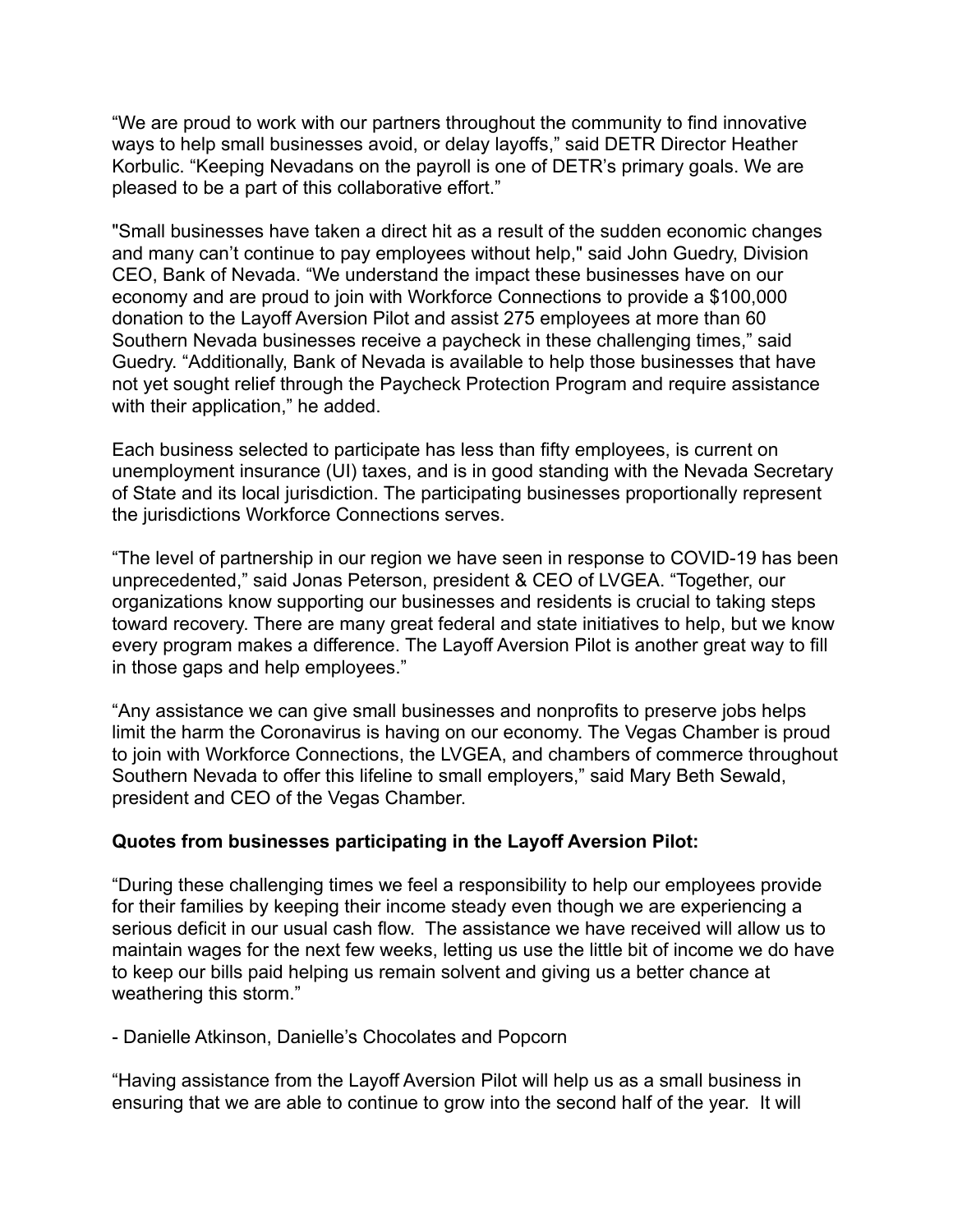also allow us to assure our staff that their jobs are not temporary, but that we will recover completely and live on to thrive, grow and give us hindsight beyond 2020. We are thankful to this pilot as it allows us to continue sharing happiness throughout the Las Vegas Valley."

- Michelle Joy Howard, Flora Couture

"This pilot program has provided a sense of relief. Nonprofits are employers, too. When we found out we did not receive PPP money in the first round, we immediately reached out to the Vegas Chamber for help. This is truly an example of the local community taking care of the local community. These reimbursement funds will help keep our employees on payroll so we can continue to support families with autism. The funding actually creates a trickledown effect; we are able to keep our employees on the payroll, they in turn are available to support the families going through tough times in this crisis."

- Terri Janison, Grant a Gift Autism Foundation, President and CEO

###

# **About Workforce Connections (WC)**

As the Local Workforce Development Board, Workforce Connections convenes the public workforce development system in Southern Nevada. During this COVID-19 crisis, Workforce Connections is working with its partners to develop short and long term business-driven solutions to help keep Southern Nevadans employed while implementing recovery efforts to help employers successfully reopen and rehire. For more information, visit [nvworkforceconnections.org](http://www.nvworkforceconnections.org).

# **About DETR**

The Department of Employment, Training & Rehabilitation (DETR) is the state's lead workforce development agency. It consists of divisions that offer workforce related services, job placement and training, services for people with disabilities, investigation of claims of discrimination, unemployment insurance benefits, labor market data and more. Many of these services are provided through Nevada JobConnect career centers and in cooperation with its community partners.

# **About Bank of Nevada**

Bank of Nevada, a division of Western Alliance Bank, Member FDIC, helps business clients realize their ambitions. Founded in 1994, Bank of Nevada offers a full spectrum of loan, deposit and treasury management capabilities, plus superior service. With 10 offices in Las Vegas, Henderson, North Las Vegas and Mesquite, along with Western Alliance Bank's powerful array of specialized financial services, the banking division is a valued resource for Southern Nevada's business, real estate, professional, municipal and nonprofit communities. In a first among Nevada financial institutions, Bank of Nevada in 2018 earned the Community Commitment Award for Financial Education